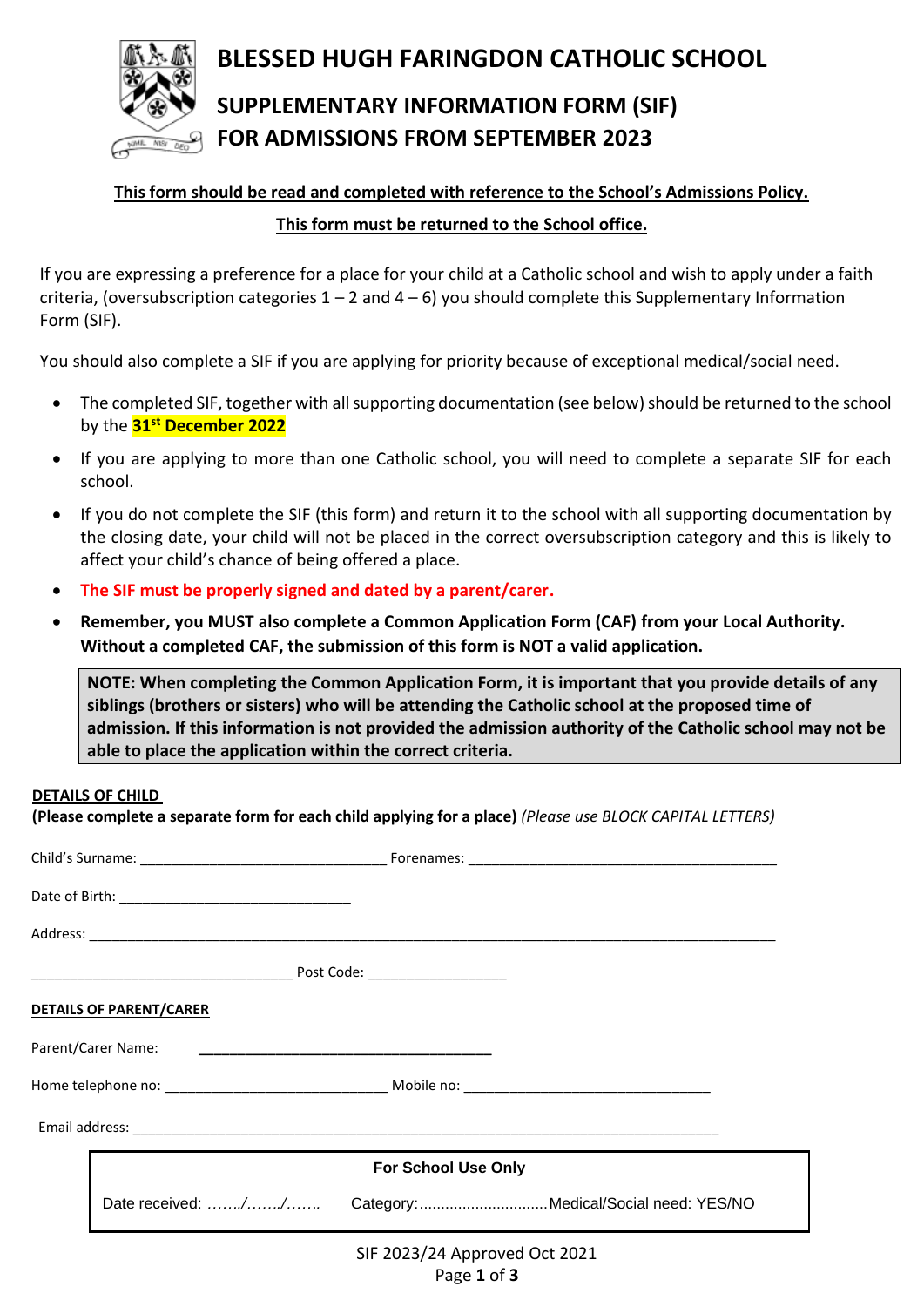#### **Religious status of child (please indicate by a tick in the appropriate box)**

| Catholic                                                   |         |
|------------------------------------------------------------|---------|
| Member of an Eastern Christian Church                      | $\Box$  |
| Member of other Christian denomination                     | $\Box$  |
| Member of other faith                                      | $\perp$ |
| Catholic parish in which your child lives (if applicable): |         |

## **SUPPORTING DOCUMENTATION**

It is strongly recommended that all supporting documentation requested below is supplied. Failure to submit this information will prevent your child being placed in the correct oversubscription category and may result in the application not being successful**.**

## **All documents should be provided at the same time as this form is returned to the school.**

## **1. APPLICATION FOR A CATHOLIC CHILD**

#### **Evidence of Catholic Baptism/Reception**

- A copy (not the original) of the child's Baptism certificate **OR**
- Notification of Reception into full communion of the Catholic Church via the Rite of Christian Initiation

The Admission Authority may request additional supporting evidence if the written documents that are provided do not clarify the fact that the child was baptised or received into the Catholic Church, e.g. where the name and address of the Church is not on the certificate or where the name of the Church does not state whether it is a Catholic Church or not. Those who have difficulty obtaining written evidence of baptism or reception into the Church should contact their Parish Priest.

## **2. APPLICATION FOR A MEMBER OF AN EASTERN CHRISTIAN CHURCH**

If application is being made for a place at the school for a member of an Eastern Christian Church, including Orthodox Churches, evidence of membership will be required. A certificate of baptism or reception from the authorities of that Church should be provided at the same time as this form is returned to the school.

## **3. APPLICATION FOR A MEMBER OF ANOTHER CHRISTIAN DENOMINATION OR OTHER FAITH**

If an application is being made for a place at the school as a member of another Christian denomination or another faith, a letter confirming membership of that Christian denomination or faith and signed by the appropriate minister of religion or faith leader, will be required. Alternatively, the letter may be signed electronically and emailed direct to the school from the minister/faith leader's or church's email account

## **4. APPLICATION FOR EXCEPTIONAL MEDICAL/SOCIAL NEED**

**STRONG AND RELEVANT EVIDENCE***,* **NAMING THE SCHOOL, MUST BE PROVIDED BY AN APPROPRIATE PROFESSIONAL AUTHORITY (e.g. qualified medical practitioner, education welfare officer, SENCO, senior UK service personnel, social worker or social care professional). EVIDENCE OF A DIAGNOSIS OR A LETTER FROM A PARENT EXPRESSING A PREFERENCE FOR THE SCHOOL IS NOT SUFFICIENT EVIDENCE** *(see note d).*

## **CHECKLIST**

#### **Have you:**

- enclosed a copy of the baptism certificate or certificate of reception into the Catholic Church for the child (where applicable) and the child (where applicable) and the child (where applicable)
- enclosed a certificate of baptism or reception into the Eastern Christian Church (where applicable)
- enclosed a letter confirming membership of a Christian denomination or other faith (where applicable)
- enclosed evidence of exceptional medical/social need (where applicable)  $\Box$
- completed and returned your Local Authority's Common Application Form  $\Box$